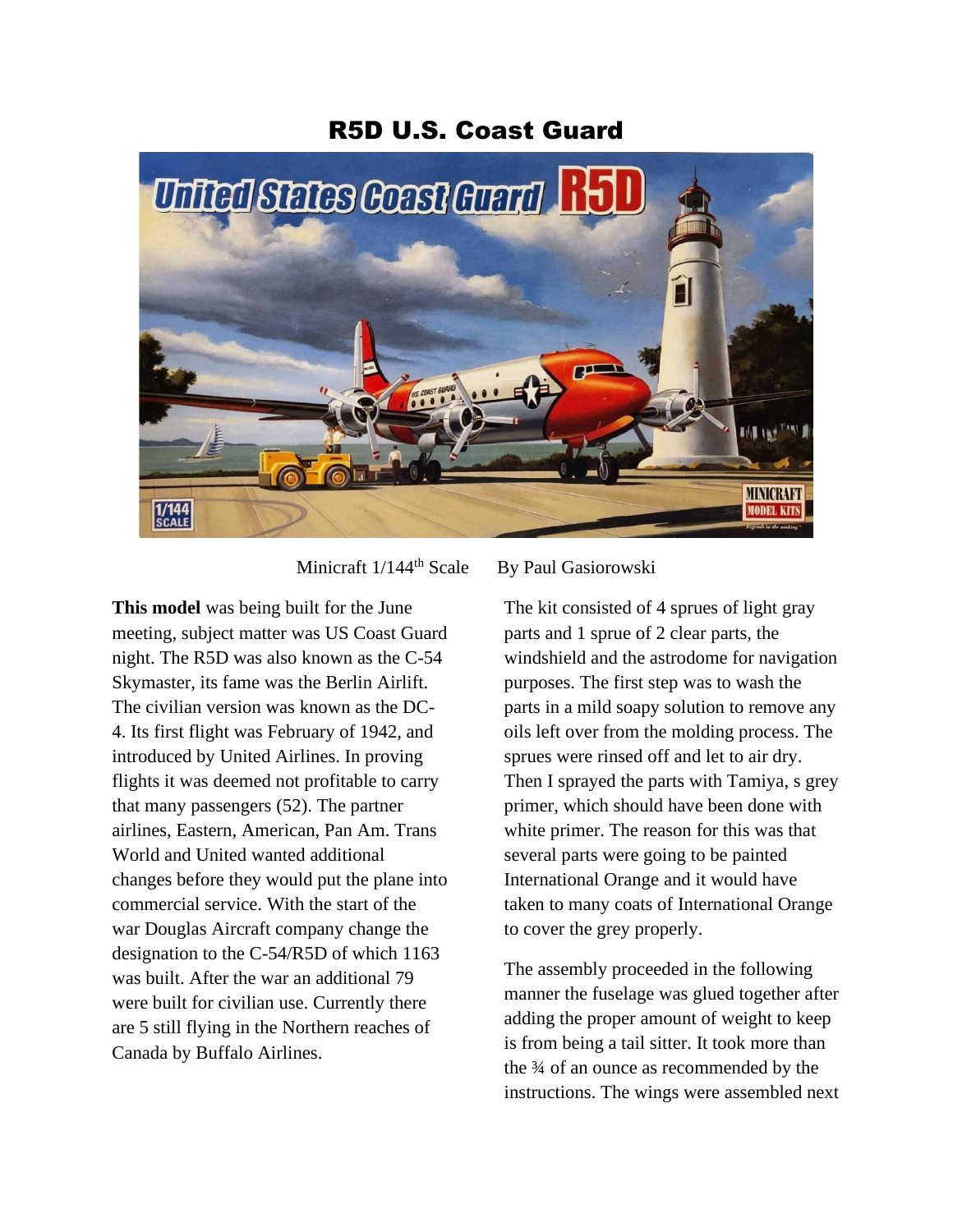and temporarily attached to the fuselage to insure it would not be a tail sitter.



The engine cylinders were glued into the nacelles and exhaust stacks added. The instructions were out of sequence if you were planning on doing any painting. The same goes for the engine assemblies, the props were not added till after final construction and all the decals were added. The detail on the prop hubs was very good, along with the detail on the landing gear struts.

After doing some clean up on the fuselage seams. The wing and elevators were added. I used mini Lego blocks to insure the wings and elevator were correctly aligned in reference to the ground.

The next step was to give the plane a light primer coat of Tamiya Grey. The areas where the plane was to be painted International Orange were masked off. This is when I decided to give these areas several light coats of Tamiya White to insure the Int. Orange would go down correctly. It took 3 light coats of Int. Orange to get the correct coverage. I let the plane dry for two days before I proceeded to apply the masking prior to painting Aluminum to the rest of the plane. I used Model Master Acryl

Aluminum. I find that this acryl goes down very nicely if you don't over do the thickness of the coats of paint. Patience is a watch word with this paint. Since it dries very quickly, 15/20 minutes is all that is need between coats. Then it's best to let it sit for a couple days to cure correctly.

Painting the wheels and hubs were not much of a problem. Here I used a Dark Grey for the tires rather than flat black or semi-gloss black. The dark grey resembles more of a true color of the tires being in use for an awhile.

I finally add the engines to the wings. They were almost a force fit, so only a little dab of glue was applied to keep them in place. The landing gear and doors were added next. The doors had enough of a surface, so they could easily be applied to the fuselage.



The next step was to give it a couple of light coats of Future before lying down the decals. I started with the decals on the wings, upper and lower. After the decals dried I gave it a coat of Future to seal them. There were decals for the de-icing boots on the leading edges of the wing. These were hard to apply, since they had to wrap around the leading edges of the wings. I should have painted them black before painting the